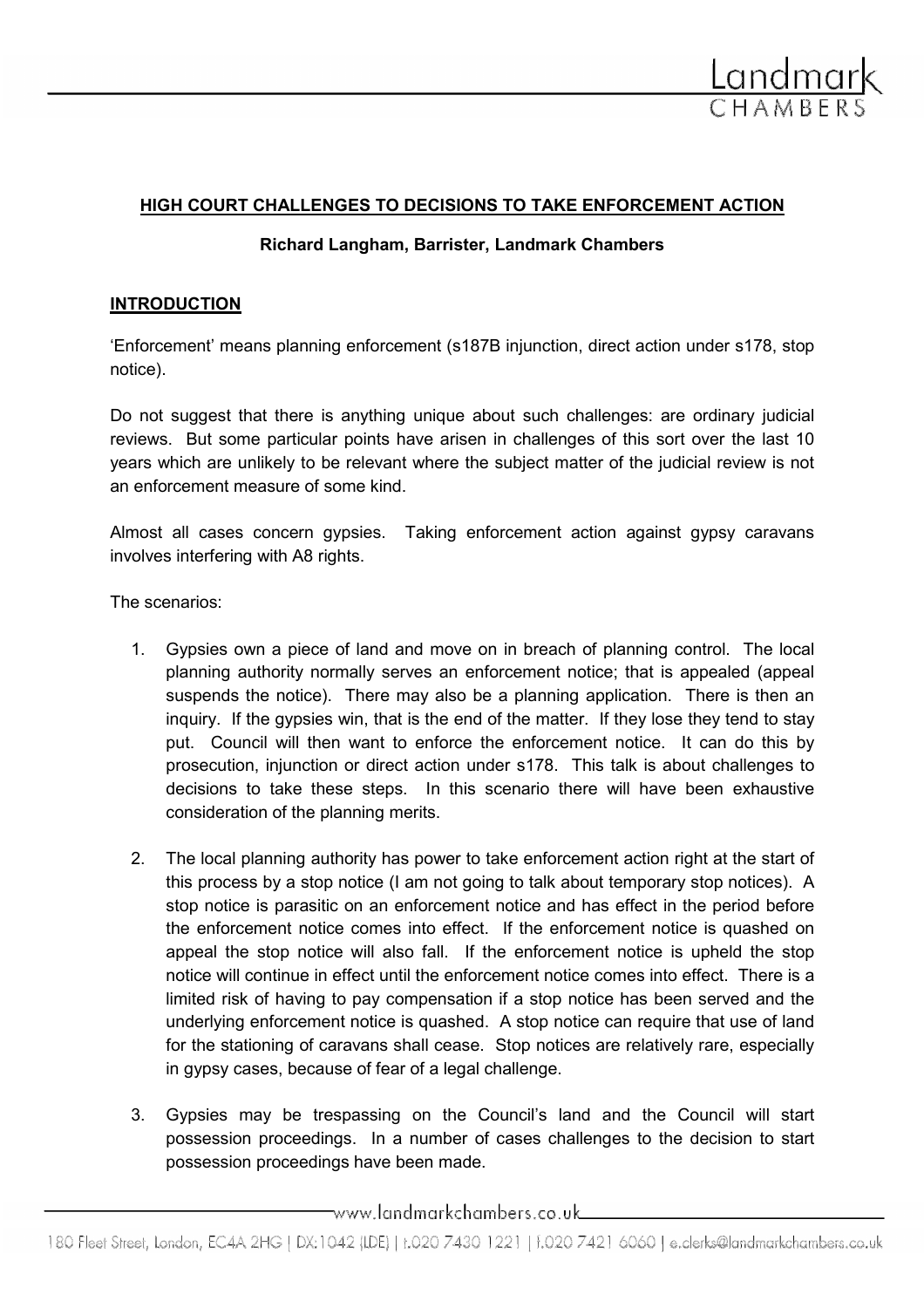

# SOME INTERESTING GROUNDS WHICH HAVE COME AND GONE

Start with some interesting grounds of challenge which have come and gone.

#### Stop notice regime incompatible with A14?

#### R (Wilson) v Wychavon DC [2007] EWCA Civ 52 – 6.2.07

S183 no longer has any exemption preventing its use against the stationing of caravans – it used to, and there is a limited exemption in the use of TSNs against caravans. There is an exemption preventing its use against the use of buildings as dwelling houses. Was said that this was discriminatory and so incompatible with A14.

The Government accepted that the absence of an exemption is indirectly discriminatory since it is more likely to affect gypsies adversely than members of the settled community (paragraph 27). CA accepted that the indirect discrimination was justified. The reasoning was as follows -

The protection of the environment is a legitimate aim which justifies interference with human rights; the courts accord Parliament a discretionary area of judgment in framing legislation on these matters (although the scope of this will vary); the inclusion of caravans is not aimed at gypsies and so does not involve direct discrimination; the fact that a less restrictive solution might have been possible is not fatal; it can readily be seen why Parliament conferred exemption in the case of dwelling houses (local planning authority would have adequate opportunity to take enforcement action against the construction of a new building before it is occupied; the change of use of an existing building to use as a dwelling house will probably involve little harm to the environment whereas caravans can have serious effects on public amenity); may be a need for urgent action against caravans; decision in any particular case must respect A8 rights of occupants.

As for the more stringent approach applied to TSNs, the whole point of a TSN is that it can be used before the Council has had a full opportunity to make a proper decision on the planning merits; this means that it is more likely to be used in cases where it turns out that it should not have been.

Can regard point as settled.

# Direct action to achieve a residential eviction inherently disproportionate?

In a series of cases it has been argued that it is inherently disproportionate to use direct action under s178 to evict gypsies. The argument is that a s187B injunction should always

www.landmarkchambers.co.uk\_\_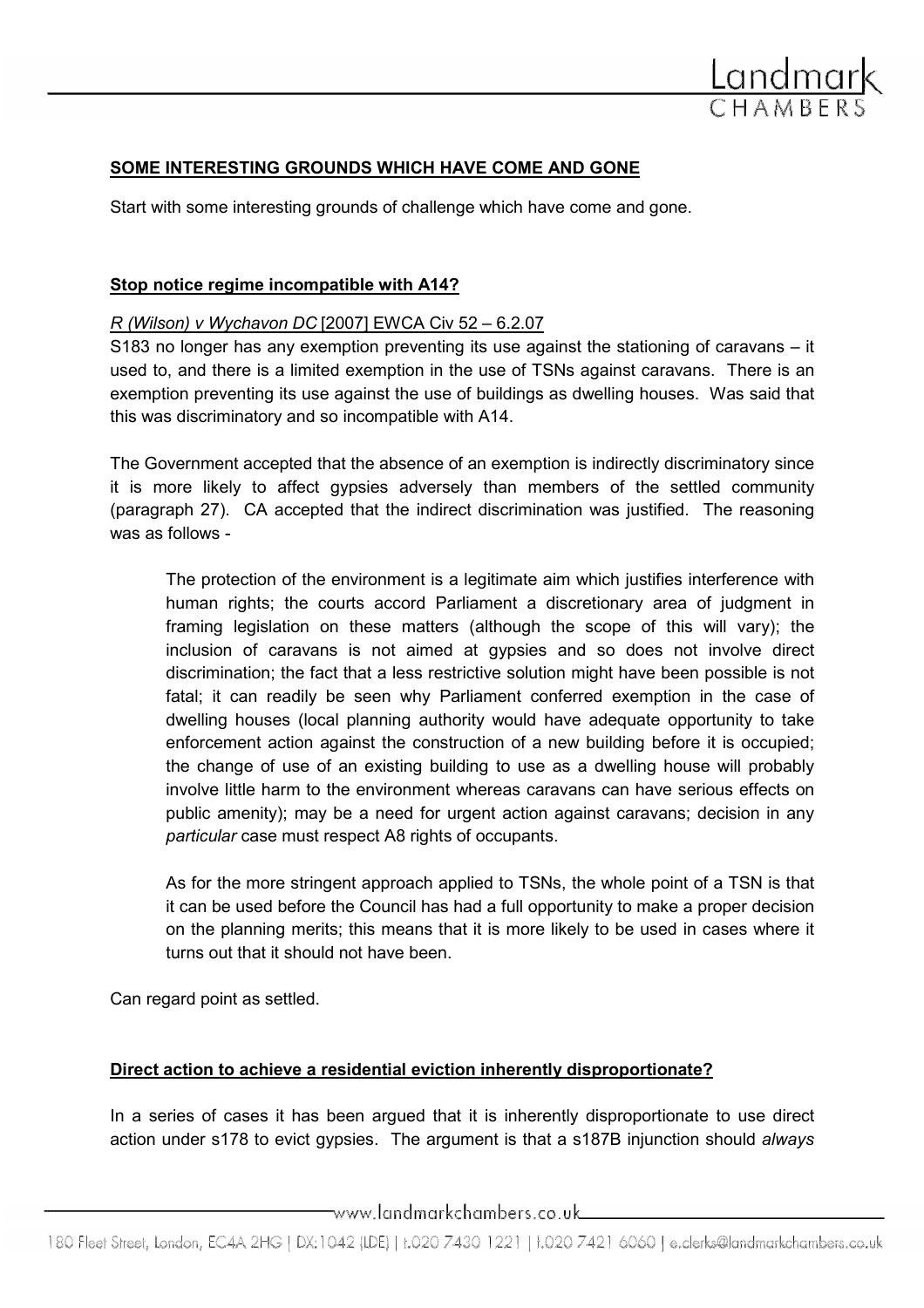be preferred as a 'less interfering' measure since the injunction route offers greater procedural protection to the gypsies.

There are four first instance decisions in which this has been raised and rejected -

R (Mitchell) v Horsham DC [2003] EWHC 234 Admin – 14.2.03 R (Lee) v Nuneaton BC [2004] EWHC 950 (Admin) – 21.4.04 R (O'Brien) v Basildon [2006] EWHC 1346 (Admin) – 12.4.06 R (Smith) v S Norfolk Council [2006] EWHC 2772 (Admin) 10.11.06

See especially O'Brien

At the planning merits stage the need for gypsy sites and the harm to the environment are weighed; the planning decision-making process is demonstrative of proportionality; there is no suggestion of any limit on the availability direct action and the interposition of the court is not necessary to make the removal of caravans by direct action proportionate; great, even decisive weigh can properly be given to effective enforcement of the criminal law, meaning that effective enforcement, even a residential eviction, is capable of being proportionate; judicial review and the procedures for substantive decision-making in planning provide all the procedural protections necessary.

Can probably regard the point as being settled too.

But note that there appears to be an obligation on the local planning authority to consider all the alternative options (do nothing, injunction, CPO) before deciding on direct action (R (Lee) v Nuneaton) and also whether it would be appropriate to take action against only some of the gypsies (R (McCarthy) v Basildon).

# Challenging lawfulness of decisions to seek injunction by way of separate judicial review?

# R v Basildon DC ex p Clarke unreported

The Council was seeking an injunction in the County Court – the judge refused to adjourn the injunction proceedings so that the Defendants could mount a judicial review to challenge the decision to seek the injunction. Carnwath J said that judge had been correct.

"If something had gone seriously wrong with the procedure whether in the initiation of the injunction proceedings or in any other way, it was difficult to see why the county court judge could not properly take it into account in the exercise of his discretion to grant or refuse the injunction."

This was pre-Porter (when there was a view that the extent of the court's discretion in injunction proceedings was fairly limited).

\_www.landmarkchambers.co.uk\_\_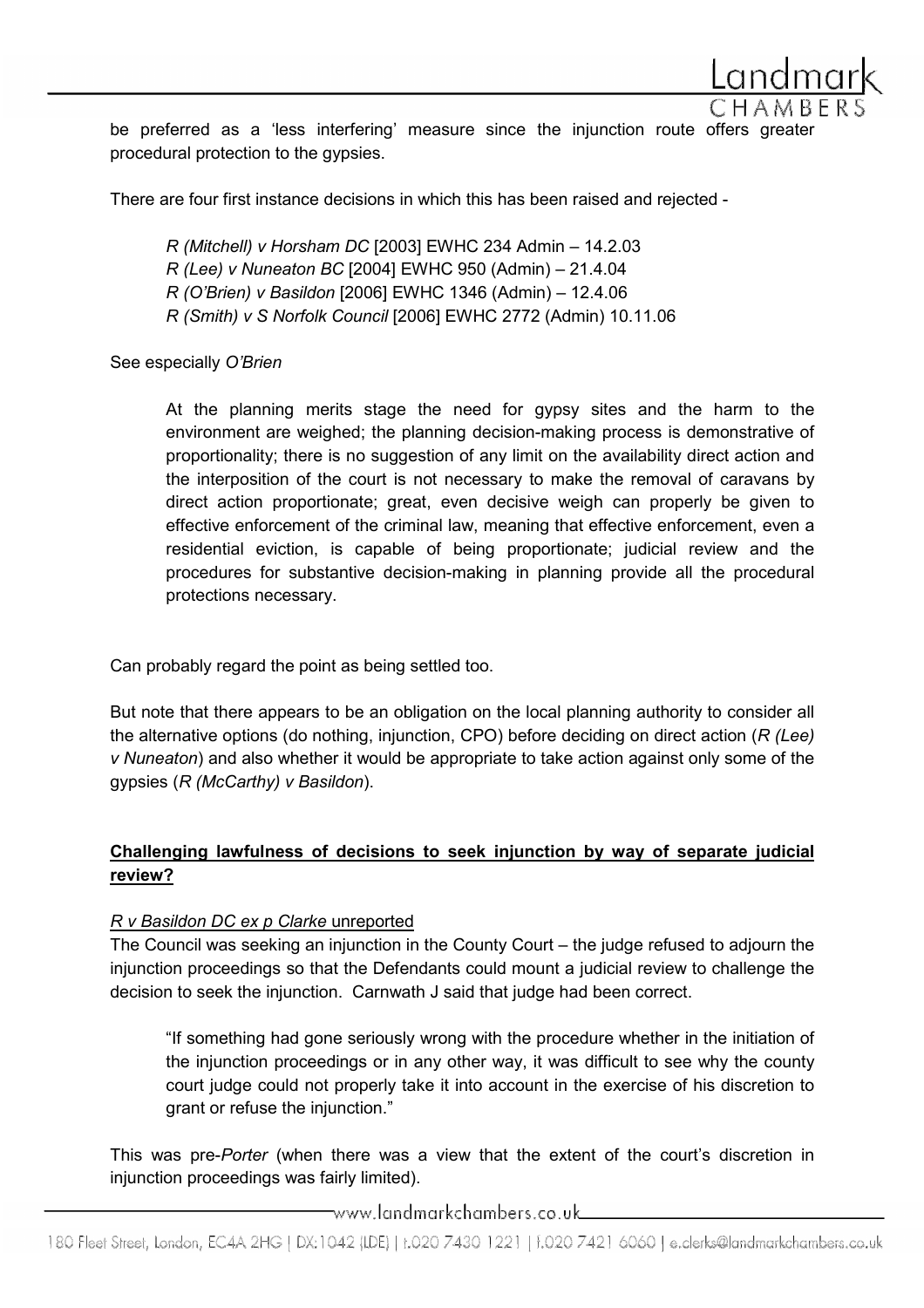

With *Porter* and the recognition of an original jurisdiction the point became less important  $-$ Defendants could raise defects in the local authority decision in trying to persuade the judge not to make injunction (both Simon Brown LJ and Lord Bingham indicated that the quality of the authority's decision would be relevant to the balance).

#### R (Ahmed) v Herefordshire DC [2004] EWHC 1070 (Admin) – 12.3.04

Permission was refused for judicial review to challenge a decision to take s187B action; it was said that the challenge should be made in the County Court.

# SCDC v Gammell [2007] EWHC 2919 (QB) – 7.12.07

The Defendant accepted the logic of this and attempted to raise the alleged unlawfulness of the decision to start the injunction proceedings in the injunction proceedings themselves, arguing that the Council should be 'non-suited'. The Court took the predictable approach and dealt with the complaints as matters relevant to whether an injunction should be granted - the logic of Defendant's case was of course that court should not get to stage of considering whether to make an injunction. Obviously there will be cases where this could be the result – eg the decision was outwith the relevant standing orders.

# MATERIAL CONSIDERATIONS IN ENFORCEMENT DECISIONS

# Prospects of the development getting planning permission

#### Stop notice

A stop notice can prevent the use of land for the stationing of caravans and carries a criminal sanction. One might think that it therefore achieves everything that an injunction does with much less trouble to the local planning authority.

But the whole point is that a stop notice operates before the enforcement notice comes into effect. Therefore the only assessment of the planning merits will be that made by the authority itself. I am sure that the reason for the widespread reluctance to use stop notices (or indeed to seek an injunction at an early stage to remove caravans) is the fear of judicial review on basis that Defendants have a real prospect of planning permission and that it would be unreasonable/disproportionate to throw them off the site in meantime. I have known cases where such judicial reviews have been threatened: I am not aware of any reported decision. Can take it that this argument would have force.

# Enforcement of upheld enforcement notice by direct action or injunction

Where an enforcement notice has come into effect the Defendant will have had the opportunity to appeal and to argue that planning permission should be granted.

 $\equiv$ www.landmarkchambers.co.uk $\equiv$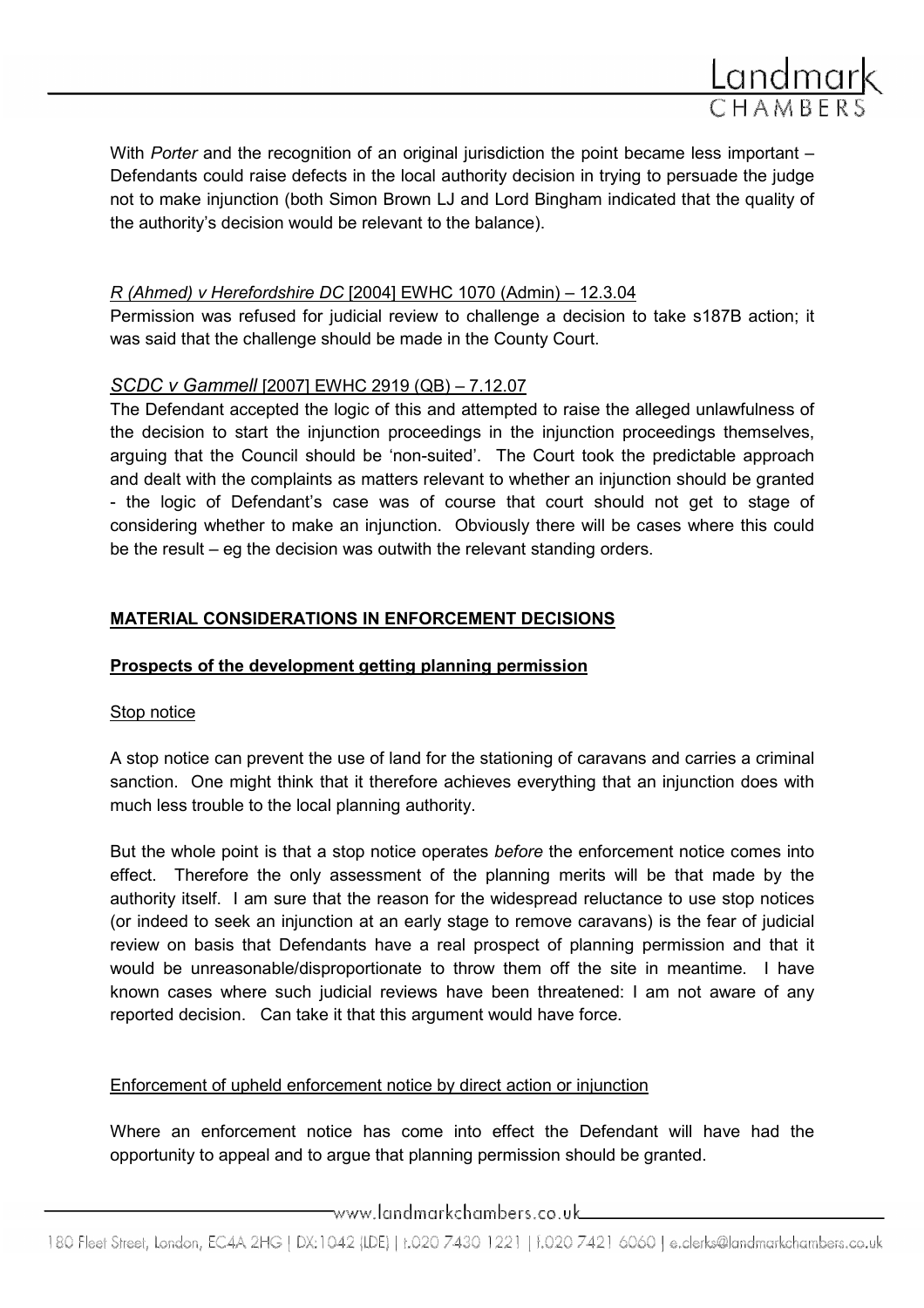

But what if there has not been an appeal or if the planning circumstances change after the making/upholding of the enforcement notice – eg a new circular comes out?

# R (O'Brien) v Basildon [2006] EWHC 1346 (Admin) – 12.4.06

This was not a case about changed circumstances, but it makes the position clear. The Council was seeking to take direct action. The enforcement notices were quite old and there had been fresh applications and a post C1/2006 inquiry was imminent. The Council had decided that it would not grant planning permission for the development but it did not address whether the Secretary of State might do so. It argued that the prospects of success on appeal were not a material consideration in its decision to take direct action (paragraph 173).

Ouseley J held that these prospects should have been taken into account. (Interestingly he held that they would not be relevant to decision to prosecute, although they might be relevant to mitigation (paragraph 176)).

In fact Ouseley J took it upon himself to decide that the Defendants did have reasonable prospects of success on appeal so that a decision to take direct action would not be proportionate – meaning that the Council had no freedom of choice in the matter (paragraph 194).

# Welfare inquiries

#### Decision to exercise powers under s77 CJPOA 1994

#### R v Lincolnshire CC ex p Atkinson [1997] JPL 65

Did not concern gypsies or planning enforcement but decisions to seek a removal direction under CJPOA 1994 against two groups of New Age Travellers.

C18/94 reminds local authorities of their responsibilities under social services and education legislation which are relevant if eviction takes place. Sedley J held that that these matters were considerations of common humanity and would be material considerations in any eviction decision even without the Circular saying so. He held that there needed to be some form of inquiry to ascertain if these duties were relevant.

In neither case had there been inquiries before the initial removal direction under s77 was made. In one of the cases there were inquiries afterwards, but before the Magistrates made a direction under s78. Sedley J declined to quash the initial direction in that case.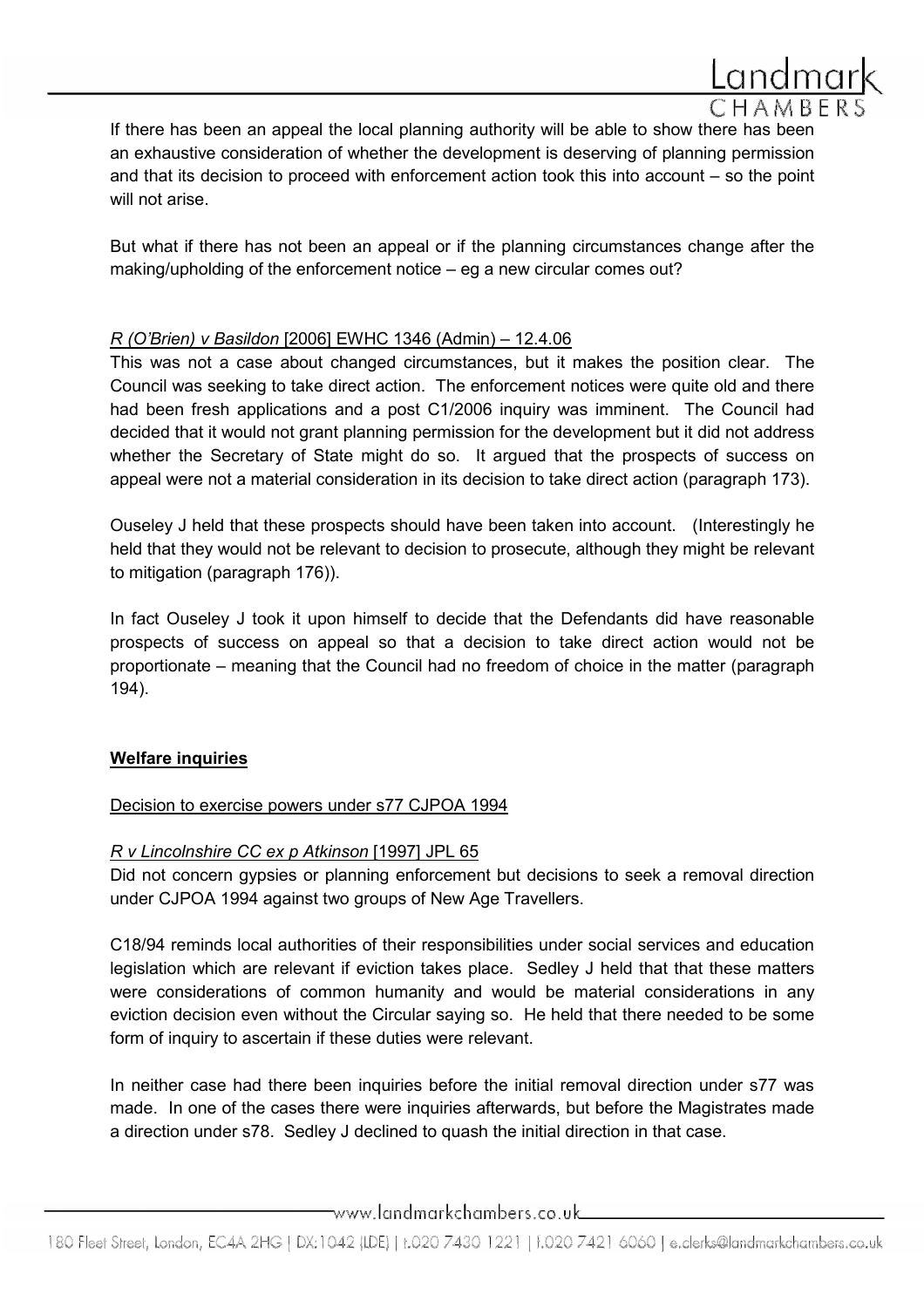

#### Decision to prosecute/seek injunction

# R v Kerrier DC ex p Uzell 71 P&CR 566 (6.11.95)

Gypsies were parked on County Council land. The District Council served an enforcement notice which was upheld on appeal. The District Council decided to prosecute the landowner for breach of the enforcement notice or to seek an injunction if the landowner did not start possession proceedings. The Council argued unsuccessfully that it was not obliged to consider personal circumstances when taking decisions on planning enforcement. In fact it was held that the Council was adequately informed of these circumstances when the relevant decision was taken.

#### Direct action

# R (Mitchell) v Horsham DC [2003] EWHC 234 Admin 14.2.03

The effect of Atkinson is similar to that of South Bucks v Porter. Porter deals with the court's discretion to make s187B injunctions: the upshot is that the court has to be adequately informed about the personal circumstances of a gypsy defendant before it will be prepared to make an injunction which requires him to remove his caravan.

It was said in Mitchell that the Council had to demonstrate that the interference was proportionate and that this meant following the approach of Simon Brown LJ in Porter (paragraph 46).

In enforcement cases this is no more than common sense – the decision-maker must inform itself about impact of action on individual concerned, especially where the object of enforcement action is to deprive individual of his home.

# Possession proceedings

See now *Price* and *Doherty* (both concerning gypsies). These hold that even where a public authority has an unqualified right to possession, the court hearing a possession action will entertain a public law challenge to the decision to start proceedings - and that this can include a challenge based on Atkinson to the effect that authority had not adequately investigated the personal circumstances of those who will be affected. (Note in passing that one of the major issues in both cases was whether the right to challenge was confined to 'conventional' judicial review grounds or extended to 'human rights' grounds. Some of the majority relied on the fact that conventional judicial review now includes challenges on the ground that the decision maker has not made adequate inquiries into the personal circumstances of the Defendant and that this reduces the gap between the two bases for challenge.)

# SOME MORE UNUSUAL GROUNDS

www.landmarkchambers.co.uk\_\_\_\_\_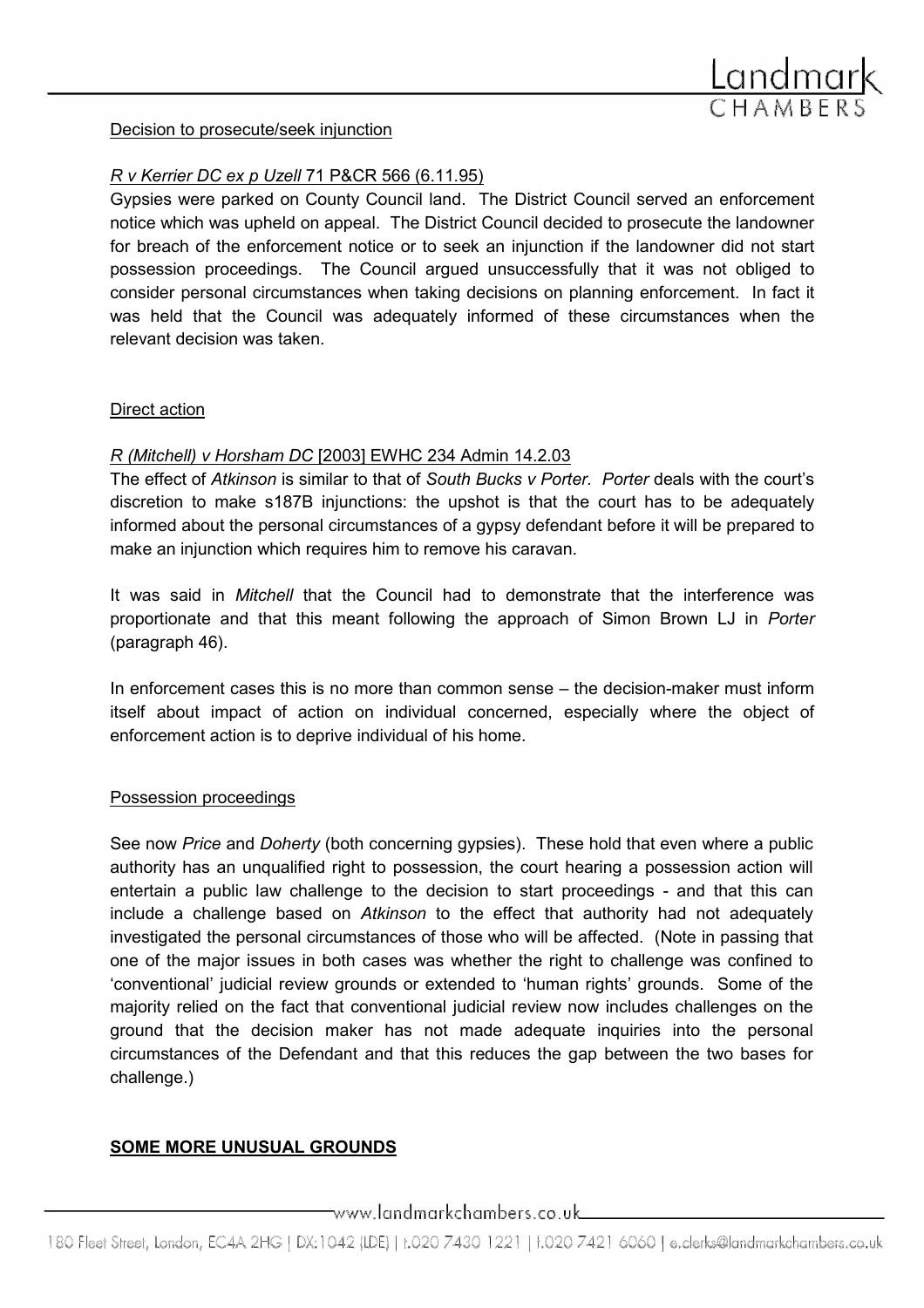

#### Race equality duty

S71 of the Race Relations Act 1976 (as amended) states that 'in carrying out their functions' various authorities, including local planning authorities, must have 'due regard' to the need to eliminate unlawful racial discrimination and to promote good race relations and equality of opportunity between the races. In discharging this duty authorities must take into account a code of practice issued by the CRE (now the EHRC). The code requires all authorities to have a race equality scheme, essentially a programme for assessing how the various policies of the authority achieve the race equality duty.

The present race equality duty has existed since 2000 but did not start to feature in judicial reviews until about 2005. There are three reported cases involving challenges to enforcement decisions where it has been raised:

R (Casey) v Crawley [2006] EWHC 301 (Admin) - 1.3.06 R (Smith) v S Norfolk Council [2006] EWHC 2772 (Admin) – 10.11.06  $R$  (McCarthy) v Basildon [2008] EWHC 987 (Admin) – 9.5.08 – there is an appeal

In all three it was said that, on the facts, the RED had not been taken into account. In McCarthy the EHRC intervened and argued that it was not enough just to say that greater weight should be given to enforcing planning policy (paragraph 52) and that enforcement action in circumstances where there were no alternative sites for the gypsies to go to indicated that due regard could not have been had (paragraph 55). This argument, if right, would mean that in certain/many cases enforcement action would simply be impossible.

In fact the most detailed consideration of the RED is in Baker v SSE [2008] EWCA Civ 141 (28.2.08), a s288 challenge to a decision letter to refuse planning permission for gypsy caravans – where the Inspector had not addressed RED at all (the parties had not mentioned it). The EHRC intervened. The site was in the Green Belt; the Inspector gave full consideration to the personal circumstances of the Appellants, the general need for additional gypsy sites, the apparent unavailability of pitches on alternative sites, human rights and the possibility of a temporary planning permission. The complaint was that the Inspector had not had due regard to the need to promote equality of opportunity between the Appellants (as Irish travellers) and different racial groups.

The CA held that Inspector was obliged to comply with RED even if no party mentioned it, but that she had in fact done so.

The section 71(1) duty is not a duty to achieve a result, namely the elimination of unlawful racial discrimination or the promotion of equality of opportunity: it is a duty to have due regard to the need to achieve these goals. Due regard is the regard that is appropriate in all the circumstances. The circumstances include the importance of the inequality (regarded as substantial since inadequate housing means inadequate access to education and health care) and the countervailing planning factors (eg Green Belt). How much weight she gave to the various factors was a matter for her planning judgment.

\_www.landmarkchambers.co.uk\_\_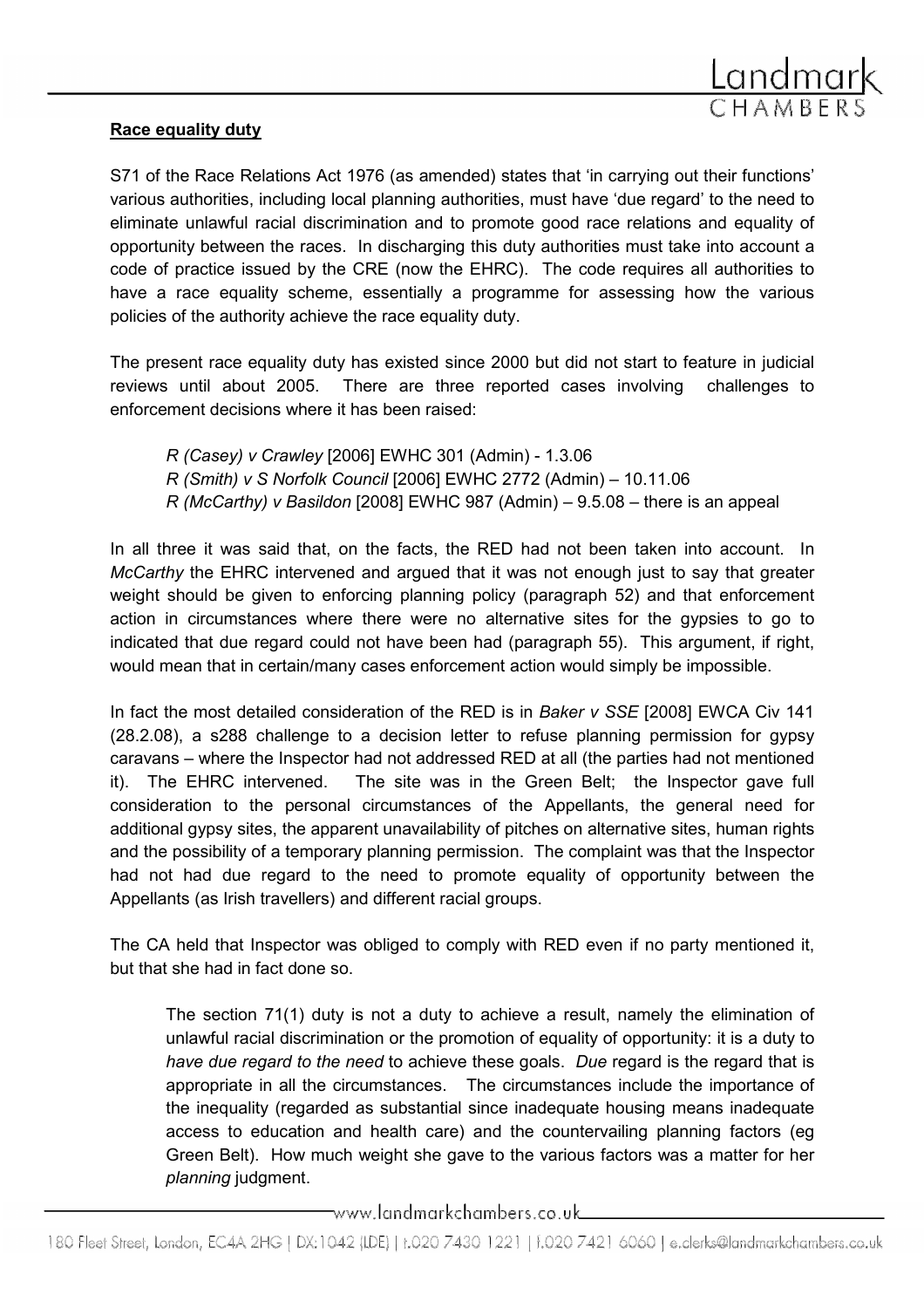

The failure of an inspector to make explicit reference to the RED was not fatal, although it is good practice to refer to it.

The Inspector was alive to the plight of gypsies and travellers and the disadvantages under which they labour as compared with the general settled community. Relevant points which the Inspector had mentioned included -

Gypsy status, which weighed in Appellants' favour; the only reason for this was that gypsies suffer from inequality of opportunity as compared with persons of different racial groups. By treating this as a factor which weighed in the Appellants' favour, she showed that she was having due regard to the need to promote equality of opportunity between them and persons of different racial groups.

Circular 01/2006, the underlying premise of which is that gypsies are disadvantaged as compared with persons of different racial groups.

The discussion of the need for additional gypsy sites in the area: persons of different racial groups in the area did not suffer from a lack of suitable sites to house them.

Discussion of lack of availability of pitches on the 5 authorised sites: 'it is implicit in this part of the decision that the Inspector was saying that the Appellants are at a disadvantage because persons of other racial groups in the area are not limited to the 5 authorised sites to meet their accommodation needs'.

A properly-reasoned planning decision will therefore satisfy the duty. The whole of planning policy in this area is of course based on positive discrimination. Members of two particular racial groups, English Romanies and Irish Travellers, get the benefit of this in acknowledgement of the inadequate provision made for them.

This is all very well for Inspector's decision letters. A local authority decision to take enforcement action is also subject to RED. To what extent does the report to committee have to show the same quality of consideration?

If there has already been an Inspector's decision dealing with these points, a subsequent decision by local planning authority to enforce decision could rely on this.

In Smith there had been a decision letter in 2005 and the Council was alert to s71; it even did a RIA on the proposed direct action. Ouseley J held that the scheme of the planning system meant that there was adequate opportunity for the s71 factors to be considered in the absence of express analysis.

www.landmarkchambers.co.uk\_\_\_\_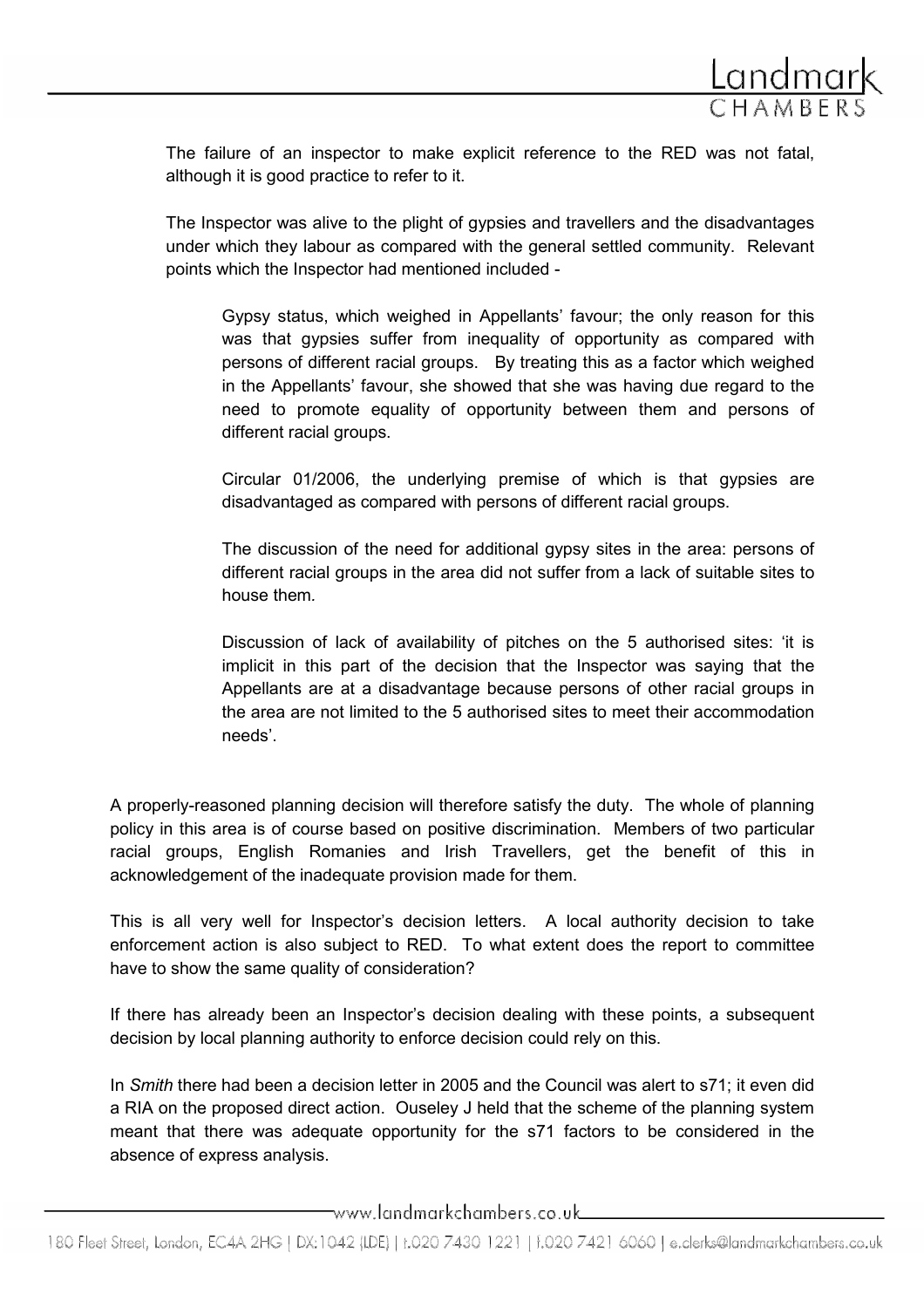

In *McCarthy* there were very detailed reports and repeated reconsideration. The EHRC had been in correspondence with Council for some time. The reports made express reference to the RED. Collins J applied Baker and was able to conclude that the reports spelt out correctly the considerations that had to be taken into account. But what is the minimum requirement for a report to committee?

#### Housing duties

Under the Housing Act 1996 a local housing authority has duties to carry out investigations if a homelessness application is made by someone who appears to be homeless. If the LHA decides that that person is indeed homeless, in priority need and not intentionally homeless, it will owe a duty to provide assistance to him. If that person is a gypsy with a cultural aversion to bricks and mortar, the LHA will have to consider whether it is able to discharge this duty by providing a pitch on which he can station his caravan.

Someone who has no lawful place in which to reside (including no lawful place to station his caravan) is homeless.

Gypsies will often make formal homelessness applications. I have heard it argued that if gypsies who are about to be evicted let the local authority know that they want the authority to provide an alternative site for them, this amounts to a homeless application (there are no formal requirements for an application).

If the homelessness duties are triggered, what is effect on the legality of enforcement action? The two relevant cases, decided within about a month of each other, do not give very clear guidance.

# Lee v Nuneaton [2004] EWHC 950 (Admin) - 21.4.04

This was a challenge to a decision to take direct action. The decision was taken shortly after the gypsies had made homelessness applications; the committee was informed about the applications. See paragraphs 45 and 46 –

'It seems to me that that was a highly relevant consideration which ought specifically to have been taken into account by the committee in deciding [in January 2004] when the removal of the site should take place. It seems to me that because [the committee] knew that there was nowhere else that could be made available to station any caravan and … that there may be an aversion … to living in traditional accommodation, that is a matter which should have made them appreciate that there was a need possibly to defer the action which was proposed for 12th January and it seems to me that they did not properly take that into account.'

Things had moved on since January 2004, although exactly how is not clear. It appears that the gypsies did not state in terms that they would not accept bricks and mortar and that the inquiries had been completed although no offer of accommodation had been made.

\_www.landmarkchambers.co.uk\_